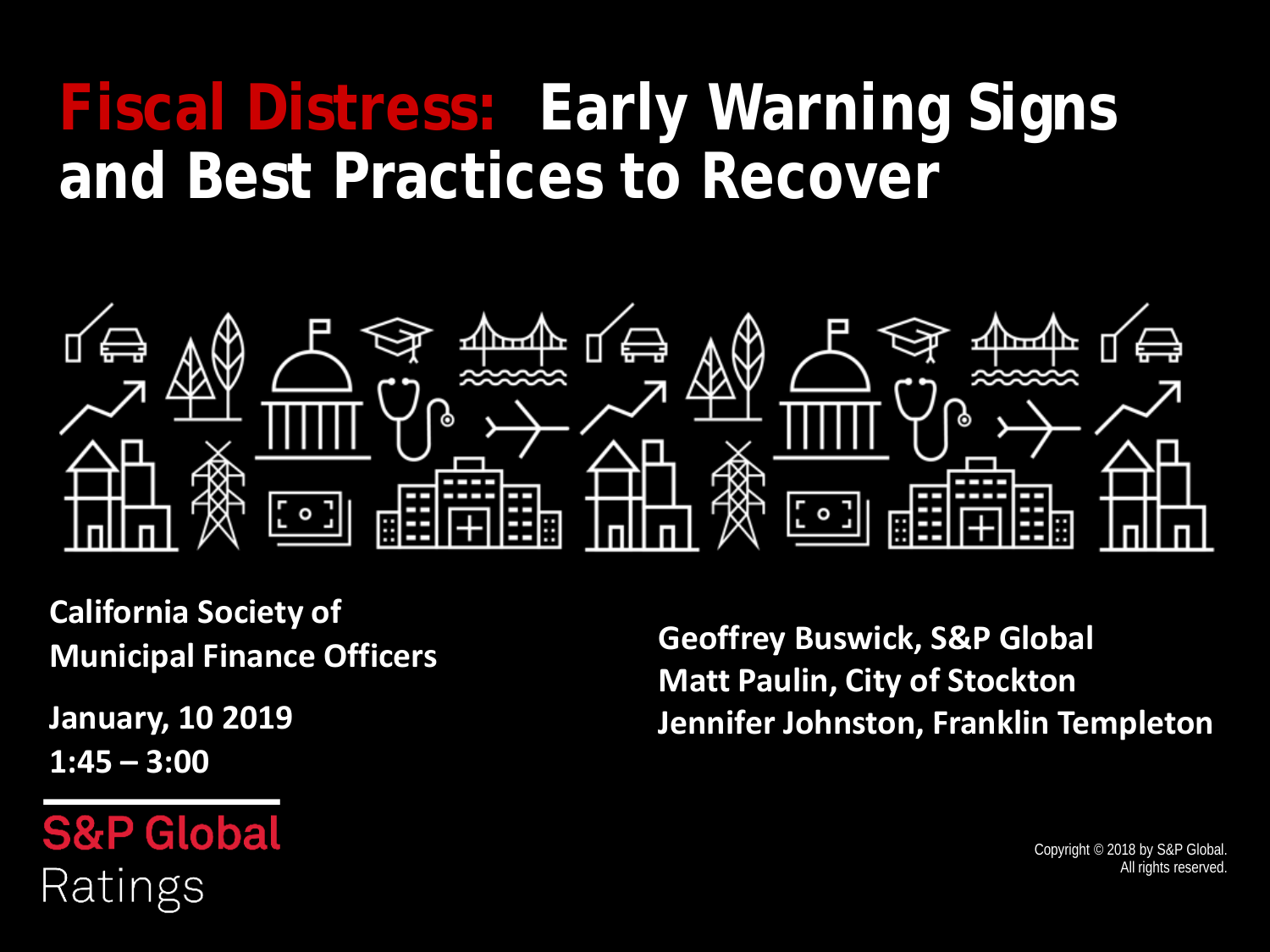- Total Muni Bonds Outstanding \$3.8 Trillion
- Total Muni Bonds Issued in 2017 \$408.4 Billion
- Forecast Muni Bond Issuance in 2018 \$315-350 Billion
- 70% of bond related ballot measures passed Nov 6<sup>th</sup> (according to Bloomberg)
- Roughly 80,000 total possible municipal issuers
- Over 31,000 different muni bond issuers with bonds outstanding through 2018Q2
- US Public Finance rates over 21,000 issuers

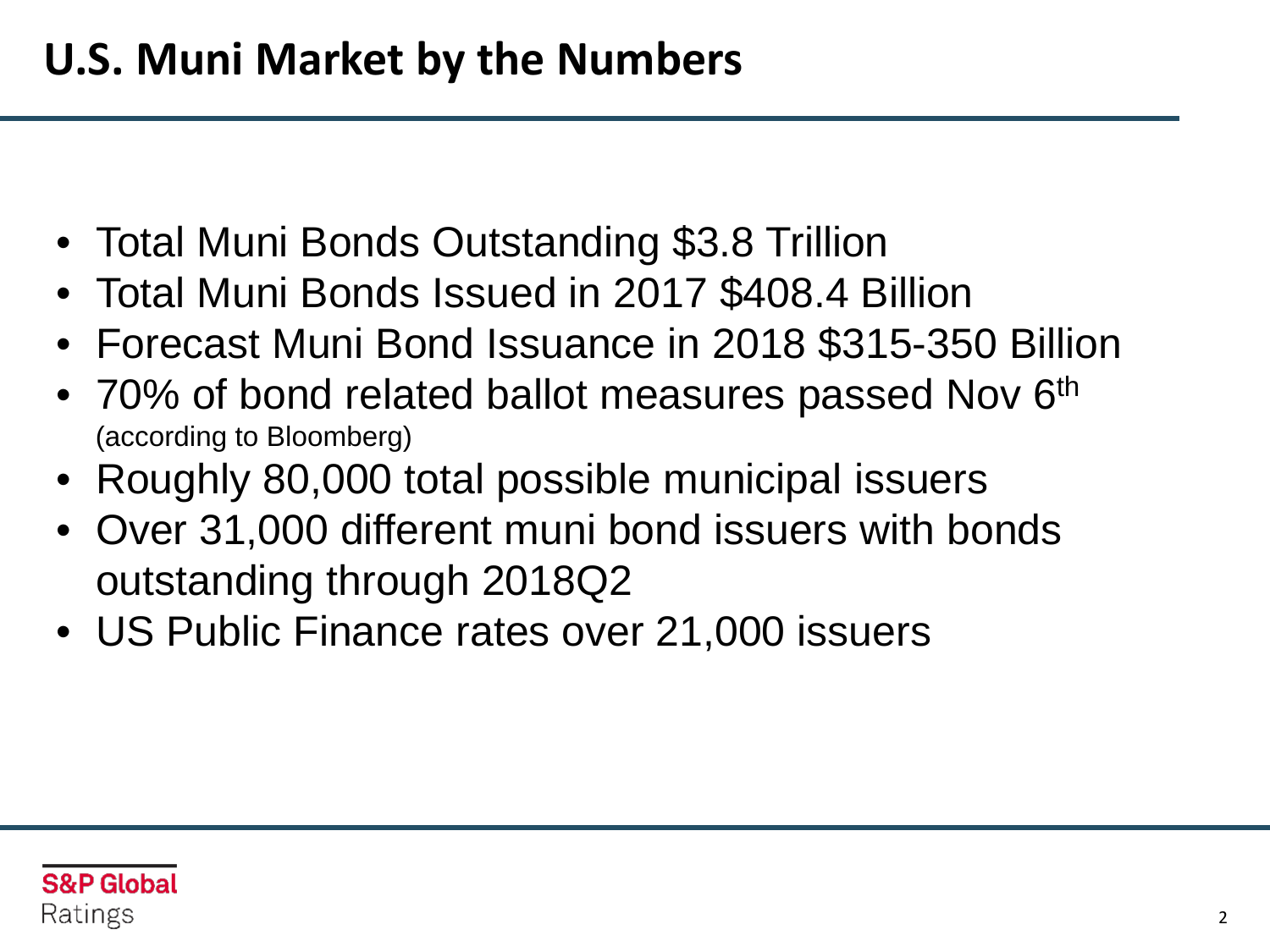#### **Over 91% of Municipal Debt is Rated by S&P Global as A- or Higher**



Source: S&P Global, Global Fixed Income Research – August 2018

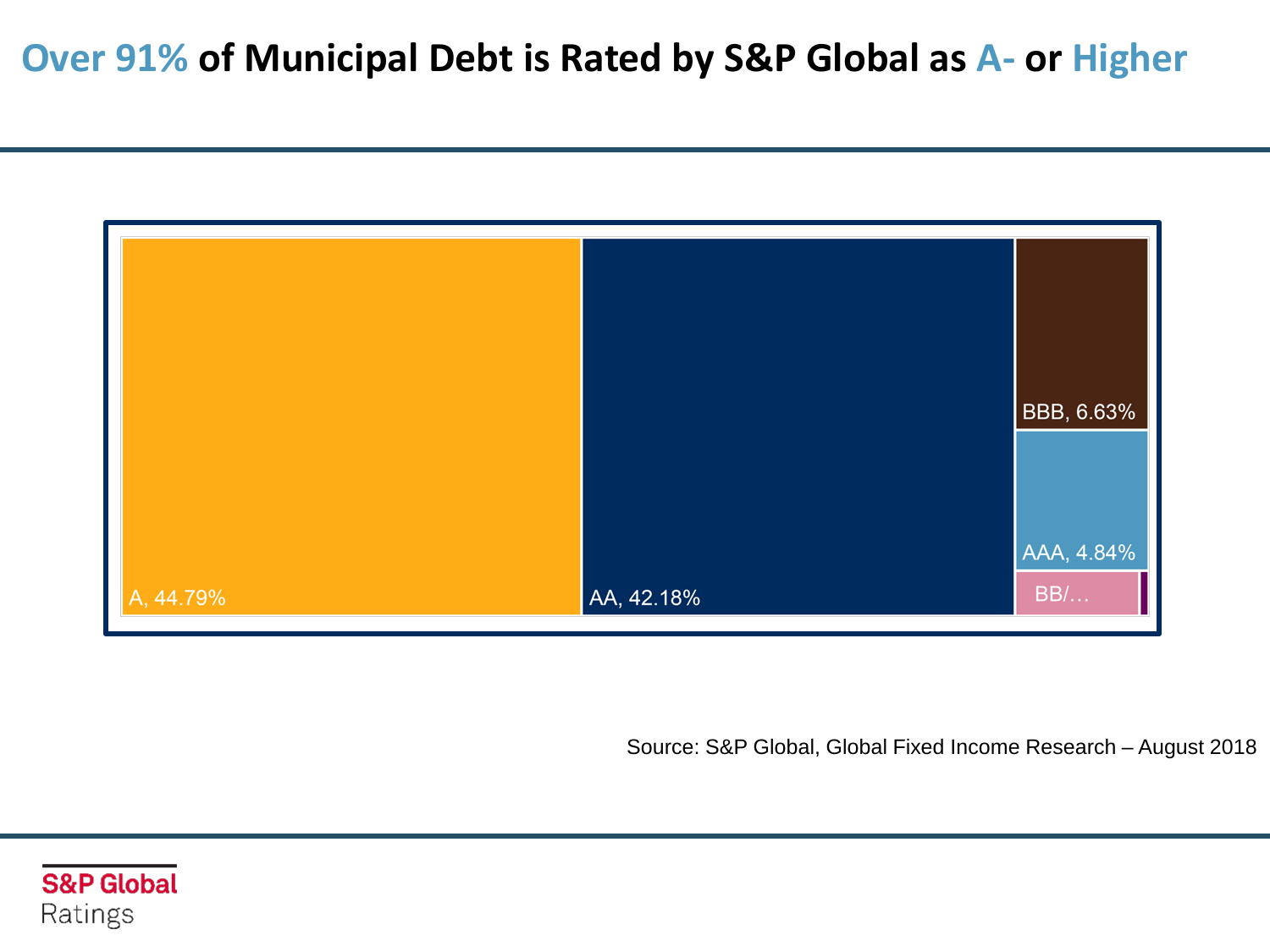# **U.S. Public Finance 2017 Annual Default Study**

May 8, 2018

**USPF Defaults\*** 



\*Excludes housing. Source: S&P Global Fixed Income Research. Copyright © 2018 by Standard & Poor's Financial Services LLC. All rights reserved.

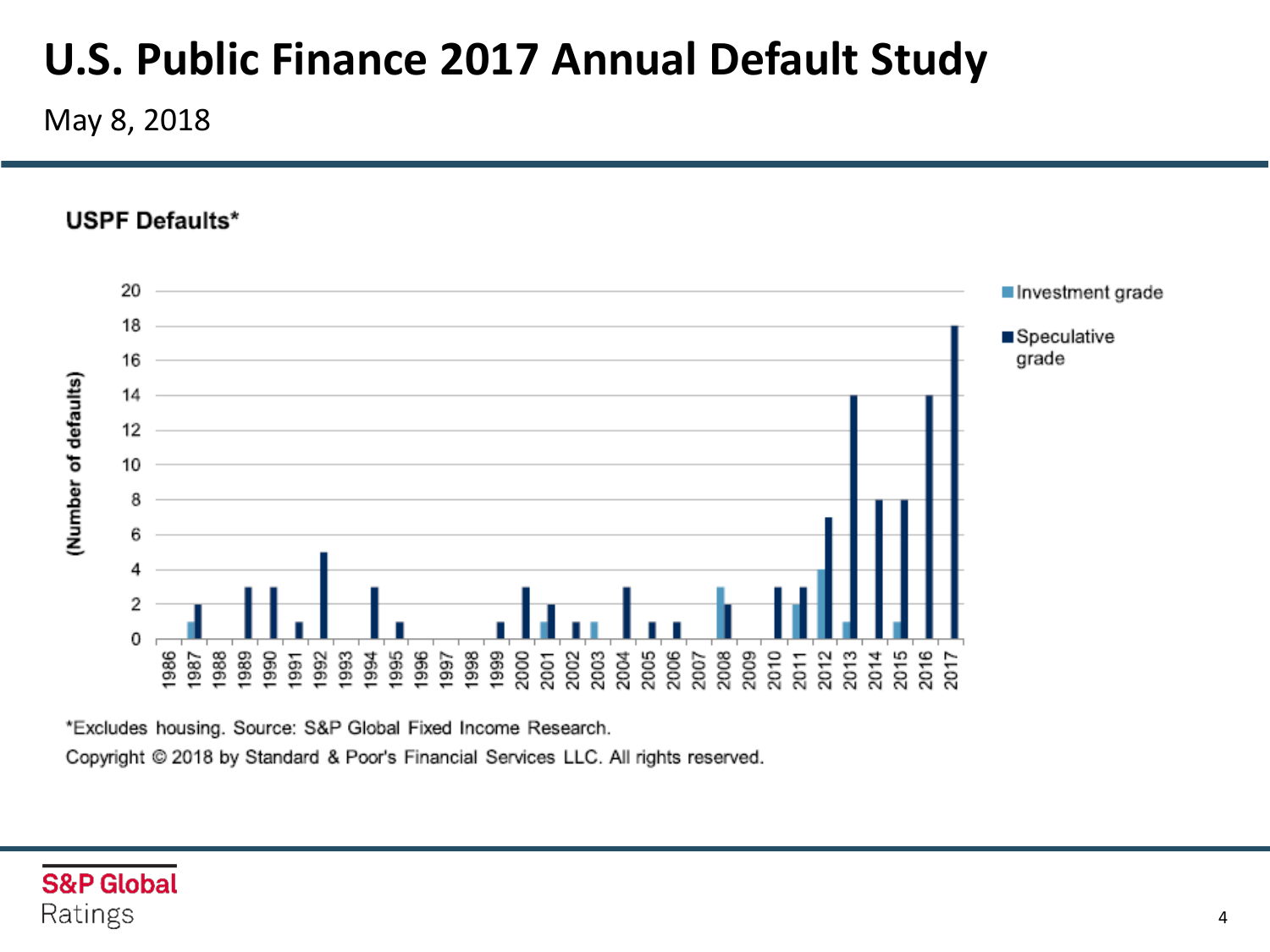# **U.S. Public Finance 2017 Annual Default Study**

May 8, 2018

#### Annual USPF Defaults By Sector (1986-2017)\*



\*Excludes housing. Source: S&P Global Fixed Income Research.

Copyright @ 2018 by Standard & Poor's Financial Services LLC. All rights reserved.

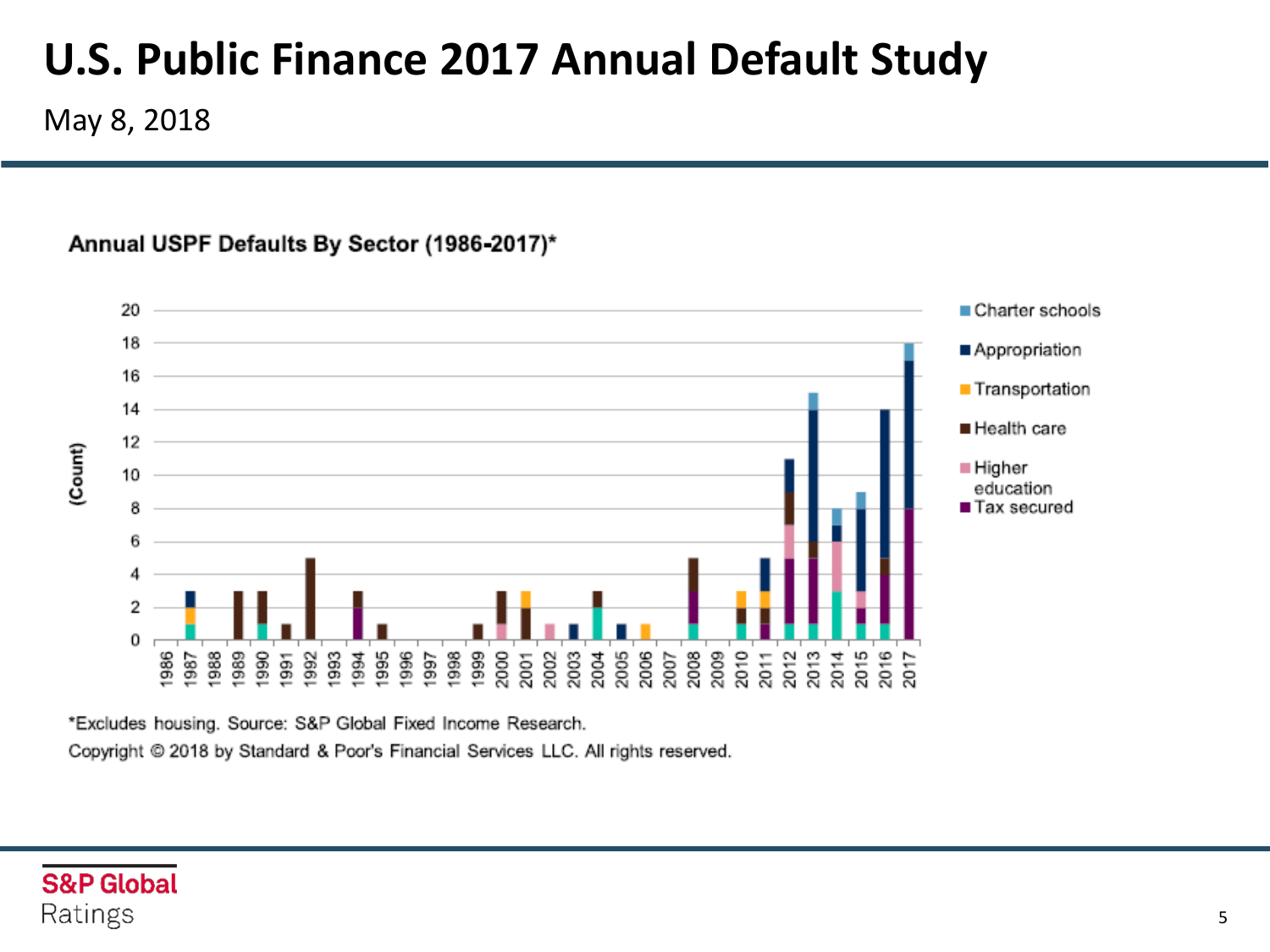#### **S&P Global has observed these Markers of Distress that May Help Indicate Fiscal Struggles**



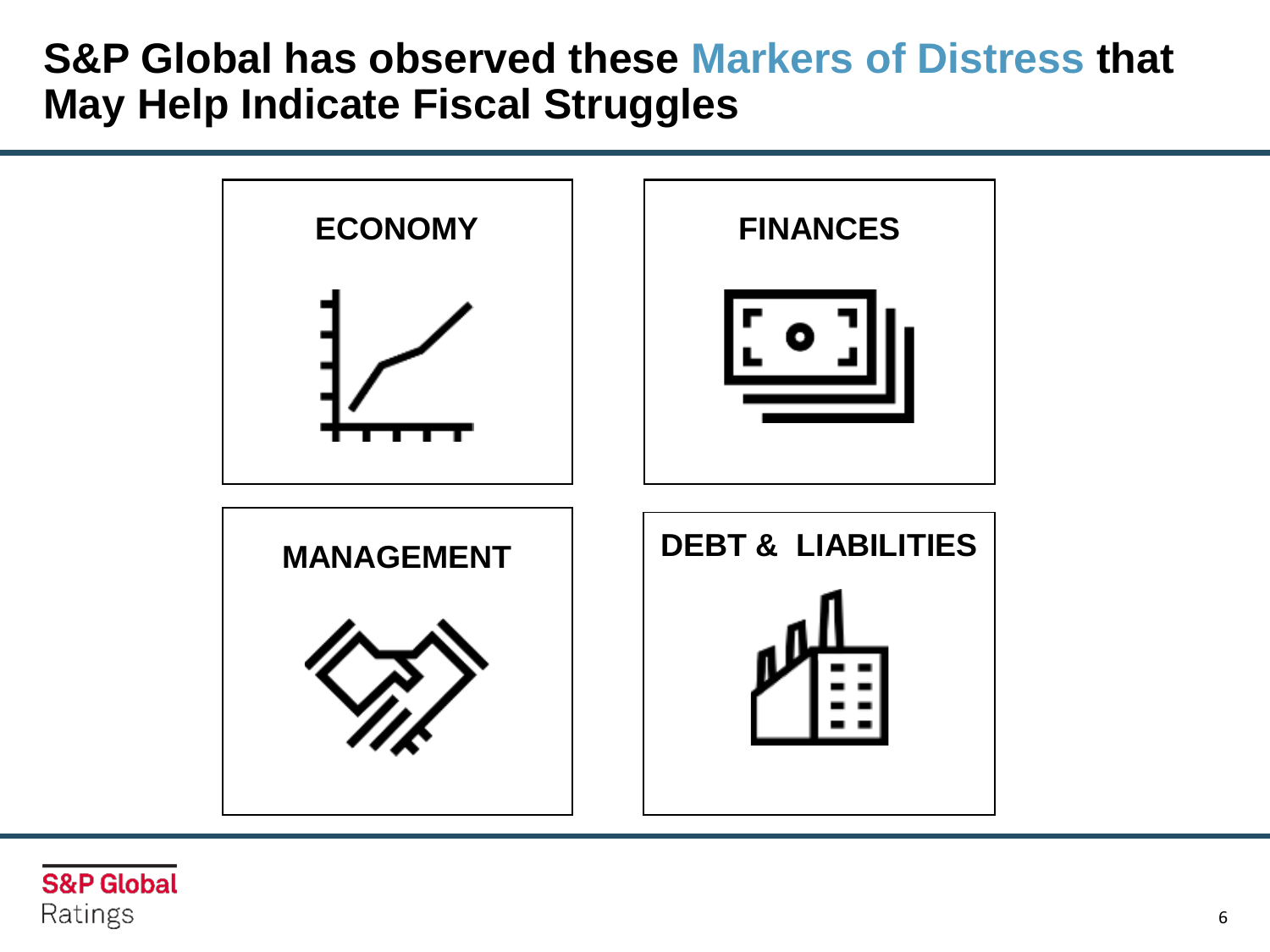- •Demographic Trends
- •Loss of Major Employer or Sector
- •Unable to Capture Primary Economic Strengths
- •Structural Economic Issues
	- –Housing Affordability
- •Assessed Valuation/ Market Value Per Capita
- •Sustained Recession



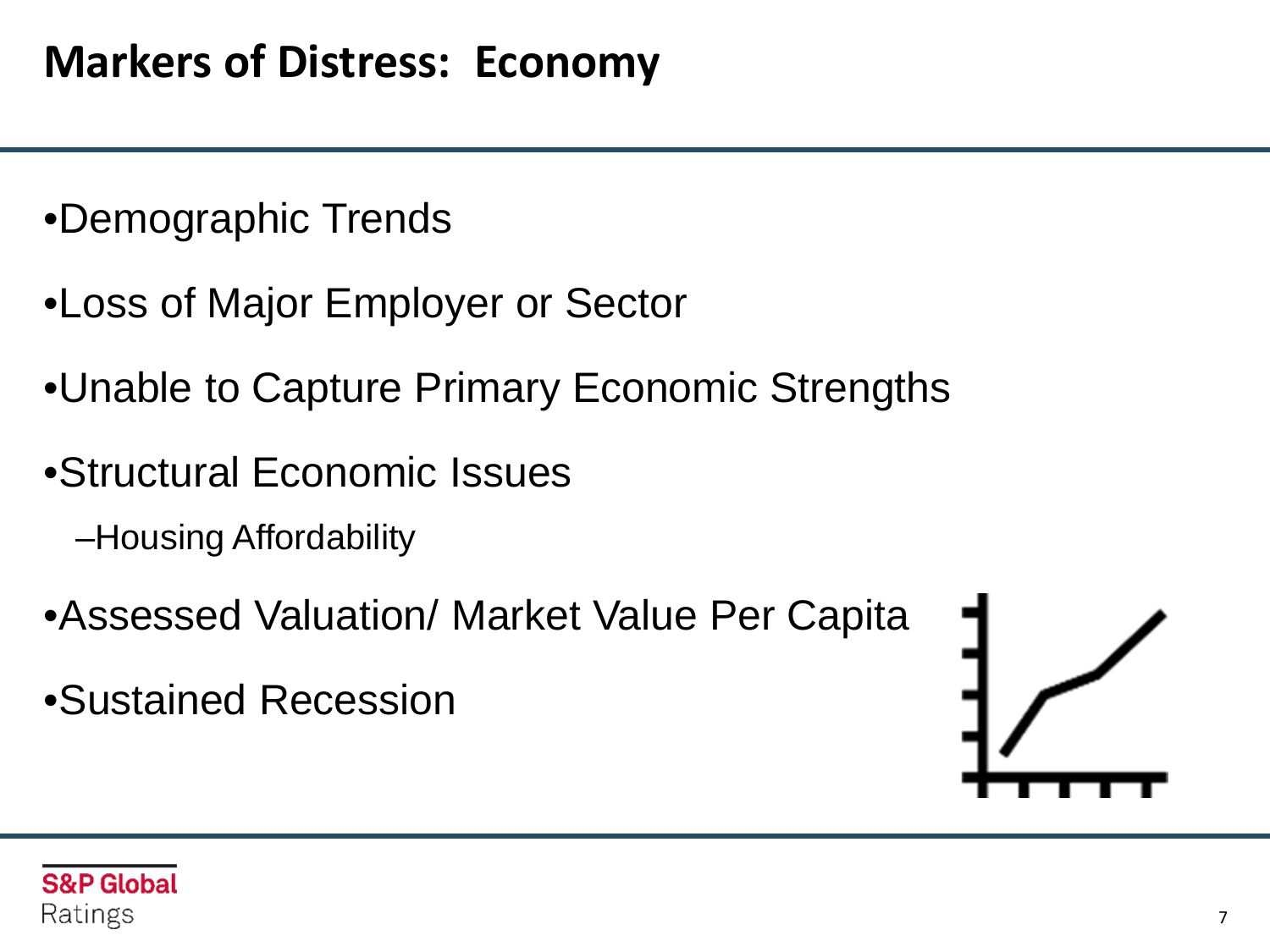### **Markers of Distress: Management**

- Planning Deficiencies
- State Oversight/ Institutional Framework Changes –Financial Flexibility (tax caps, negative intervention)
- Lack of Political Will/ Restructuring Through Bankruptcy



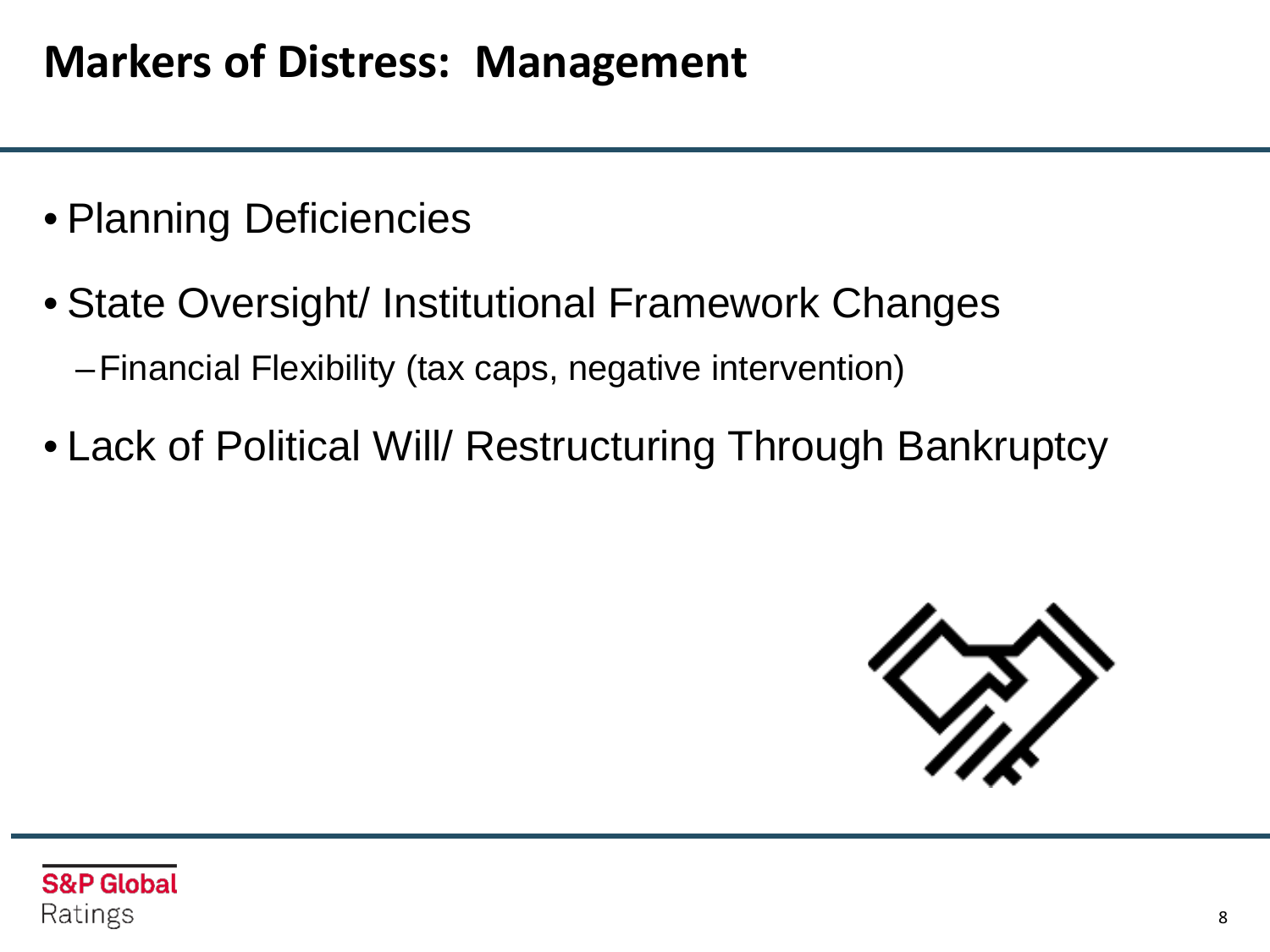### **Markers of Distress: Finances**

- Contributions to Long-term Liabilities
- Underfunding Infrastructure
- Liquidity
- Regular Use of Non-Recurring Revenues to Close Deficit **Operations**
- High Fixed Labor Costs



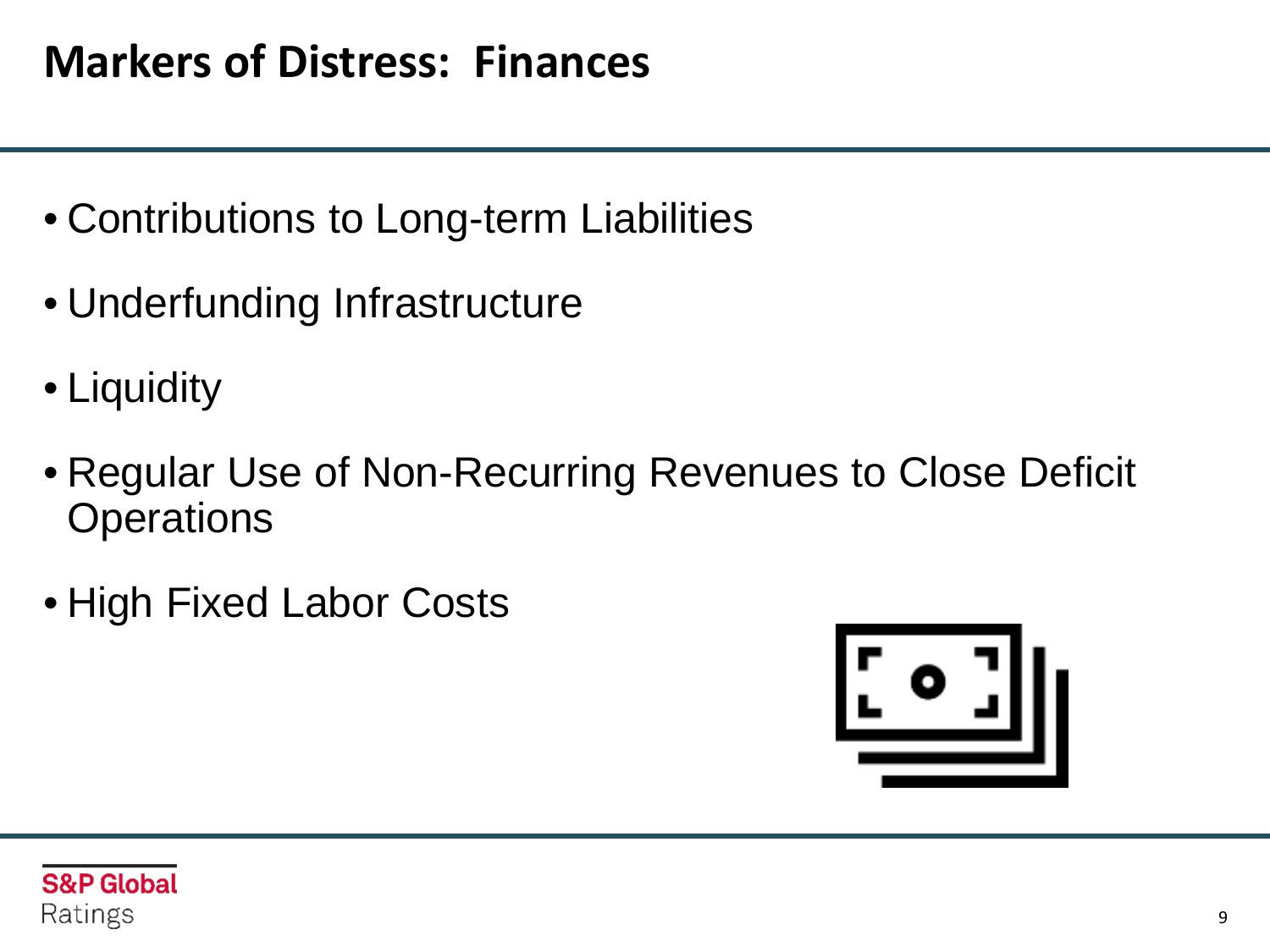#### **Markers of Distress: Debt & Liabilities**

- Debt Structure
- Unsustainable Debt Service Carrying Charge and Pension/ OPEB Costs
- Overleveraged Debt Structures
- Lack of Active Debt Management



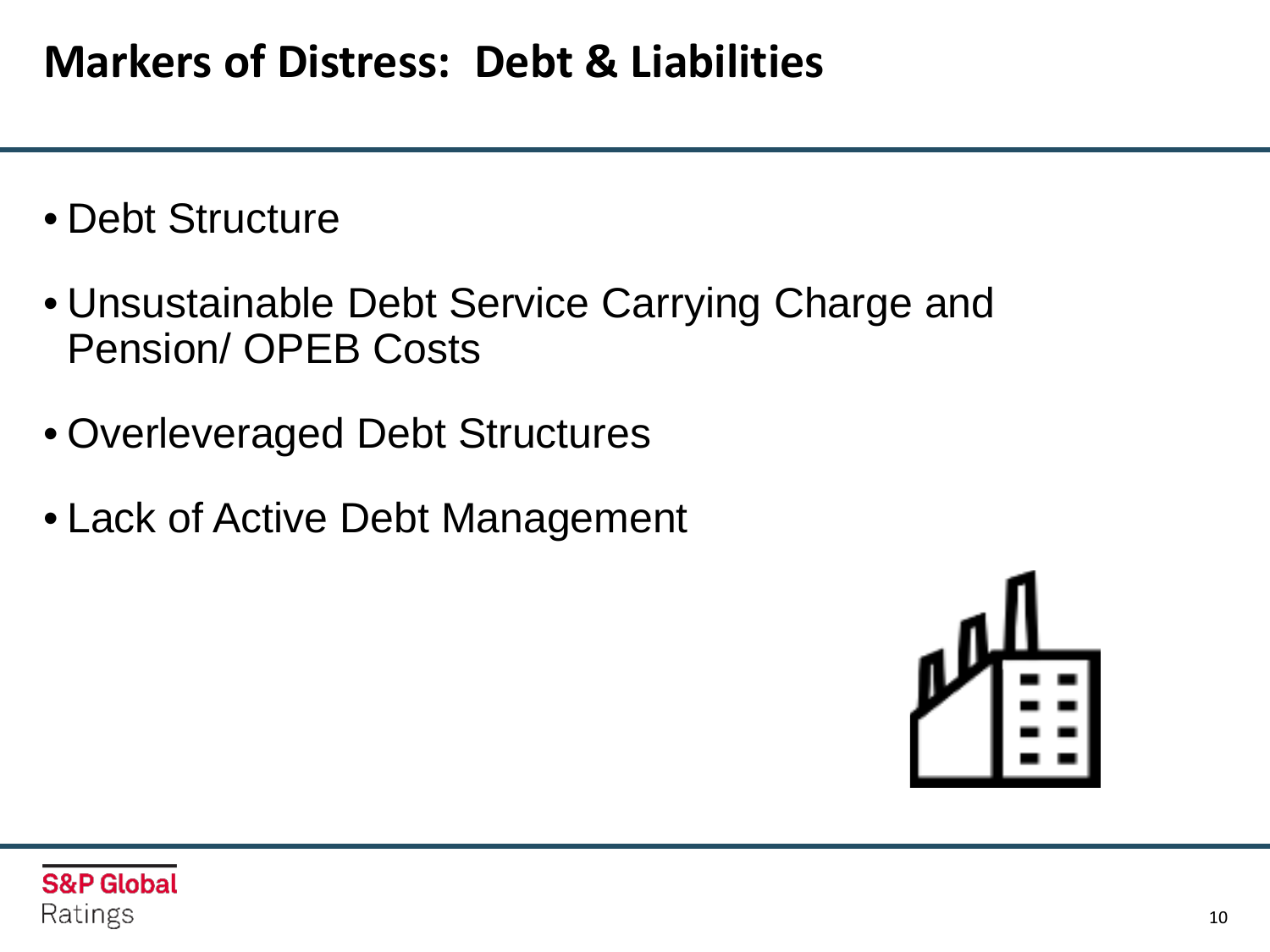- Persistent revenue gap compared to pre-recession
- Significant reduction in staffing after Great Recession
- Limited ability to deal with future recessions
- Large pension cost increases
- Labor market pressures
- Playing catch-up on infrastructure maintenance and internal service needs

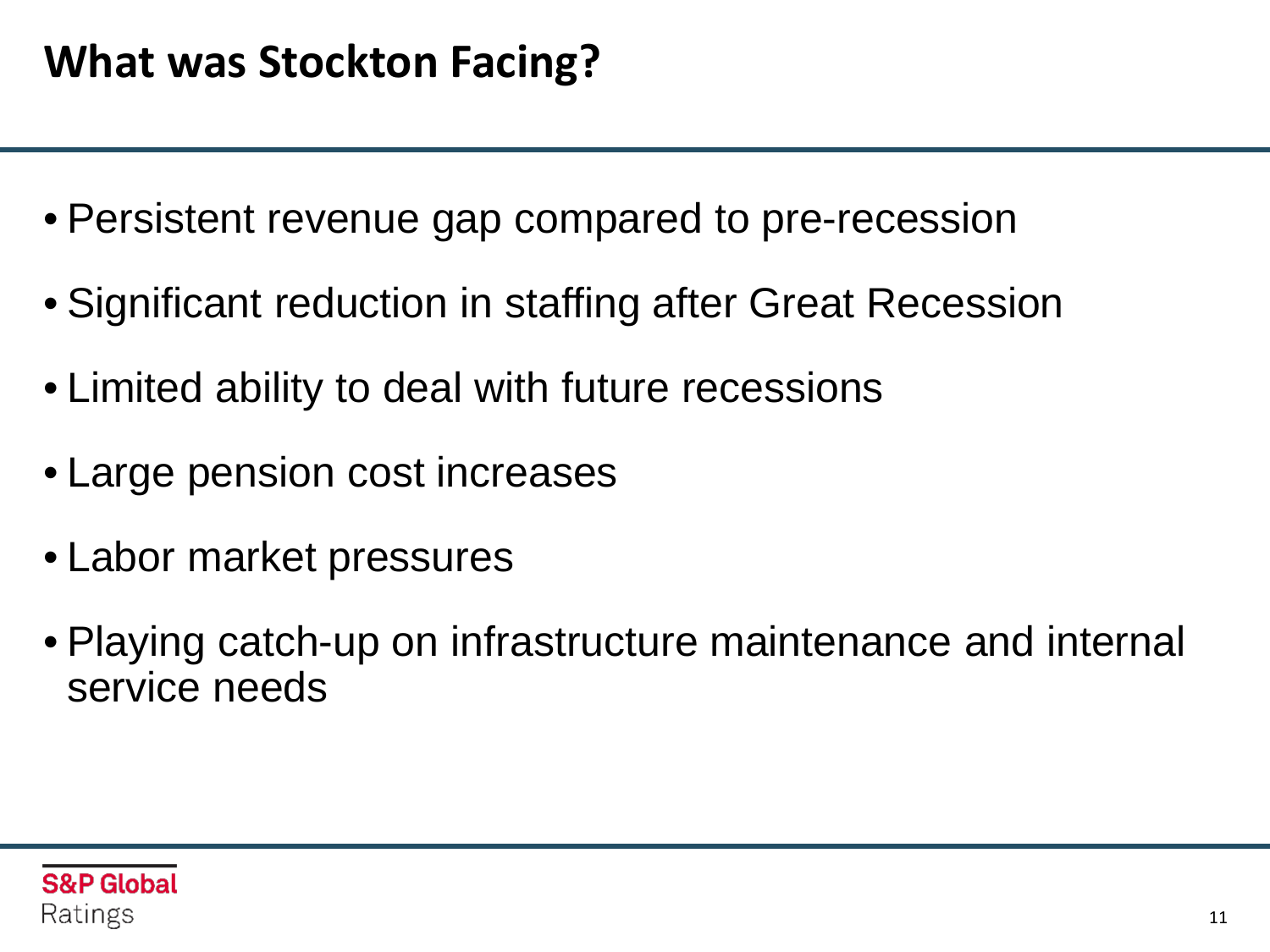# **Stockton's Actions/Approaches to Improve**

- Bankruptcy process restructured large bond issues and eliminated retiree medical obligations
- City developed long-range fiscal planning model
- Taxpayers supported recovery with revenue increases
	- –Measure M funding to restore services (library & rec)
	- –Measure A funding augmented essential police services and financial recovery
- City developed comprehensive reserve strategy
- City shored up internal controls/policies/procedures

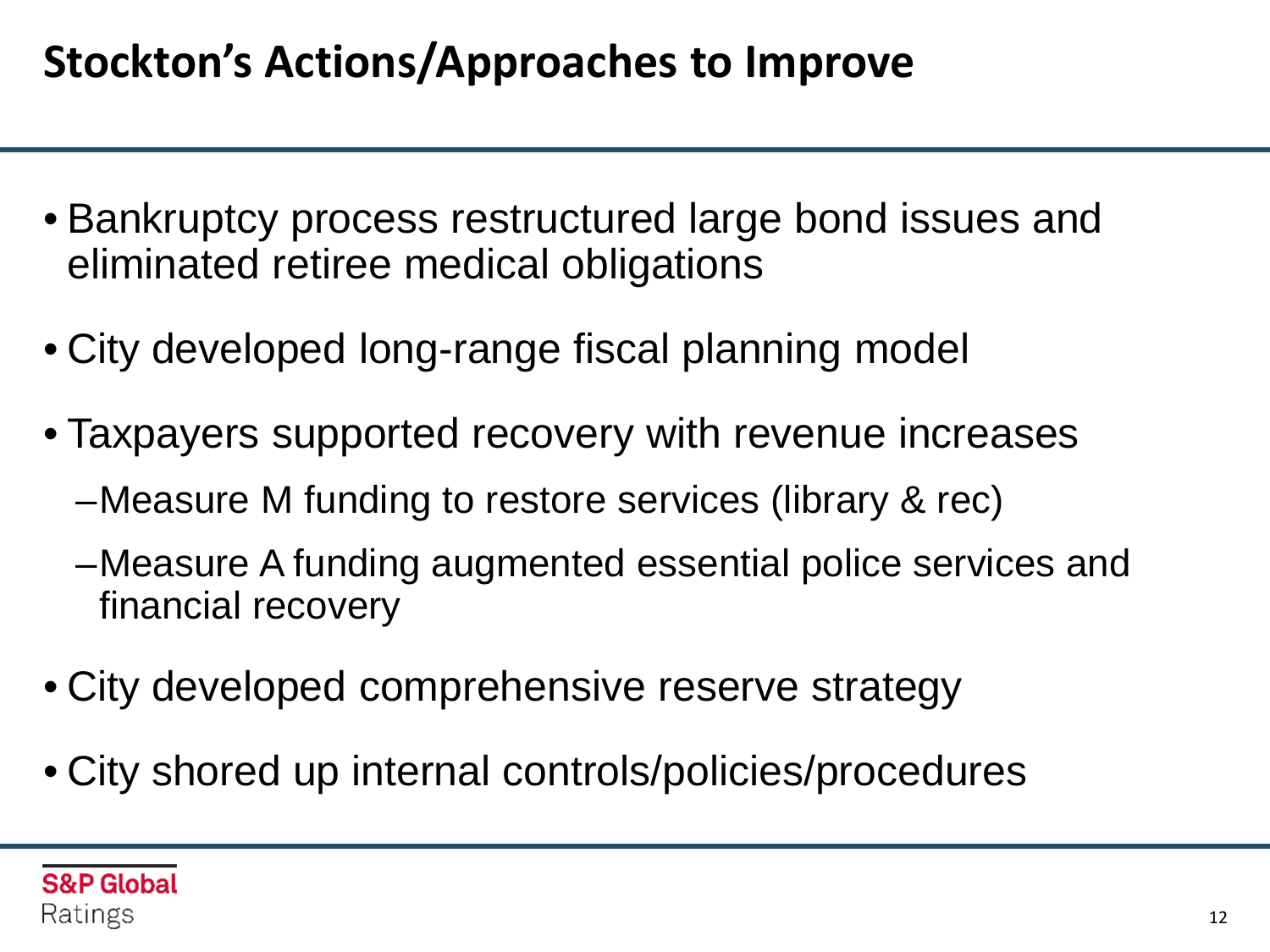- What does credit analysis look like today?
- How does that lead to an investor's decision?
- What risks are looming in 2019 and beyond?
- How can you help tell your story to the market?